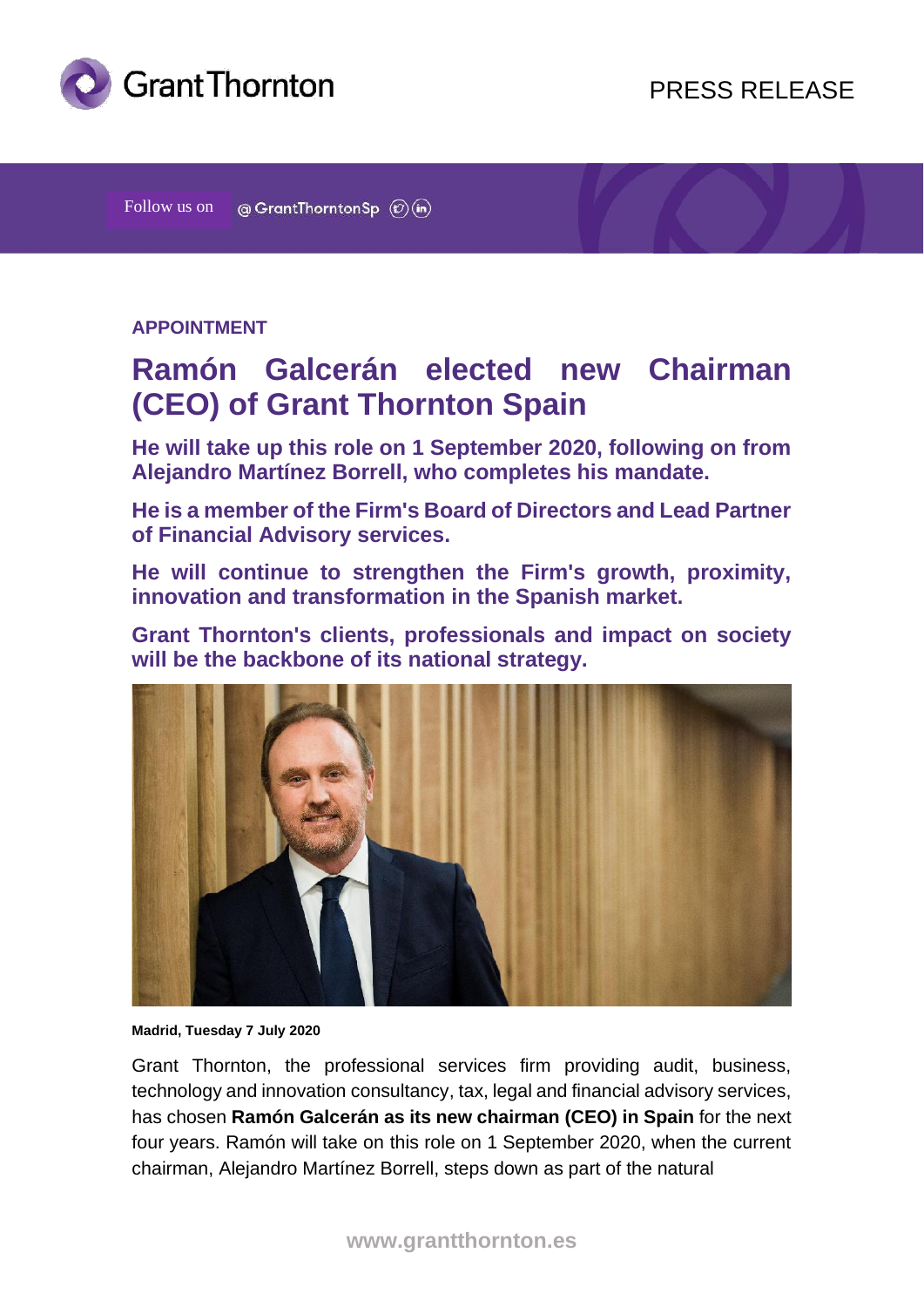

Follow us on @ GrantThorntonSp (c) (in)

succession process set out in the firm's articles of association. Martínez Borrell hands over to Ramón Galcerán after more than thirty years in the Firm, of which the former is a founding partner.

Ramón Galcerán steps up to lead the sixth professional services firm worldwide and in Spain. His appointment is **endorsed by all members of the Board**, having determinedly helped drive Grant Thornton's growth strategy over the last few years. In fact, his leadership drove him to become a member of the Board of Directors and Management Committee and he has headed up Financial Advisory services since 2008.

Galcerán joined Grant Thornton in 2003 and during this time he has **witnessed the company's dramatic growth** within Spain's professional services market. This position is reflected by sustained double-digit annual growth over the past six years and a team that has almost doubled in this period, currently comprising 800 professionals working in the current **four key lines of business**; year on year they have all improved their business position, capabilities and total number of clients.

"It is a great pride and responsibility to start leading the Firm at this crucial time for our clients and Spanish businesses, when they are immersed in an unprecedented task of recovery and reactivation. We are recognised for our proximity, specialisation and quality of service, and now more than ever we are going to continue on this path, setting the course in our segment and building a benchmark firm in Spain," explains **Ramon Galcerán, new chairman of Grant Thornton.**

Ramón Galcerán has a degree in business administration and an MBA from ESADE and the Community of European Management School (CEMS). He also has a postgraduate degree in leadership from Harvard University. He is a member of the Association of Economists of Catalonia and founder of its Mergers and Acquisitions Working Group and he also works with associations such as ACG. In his 25 years of experience, he has provided value-added advice to clients from various sectors on mergers and acquisitions, restructuring and support in transactions and valuations.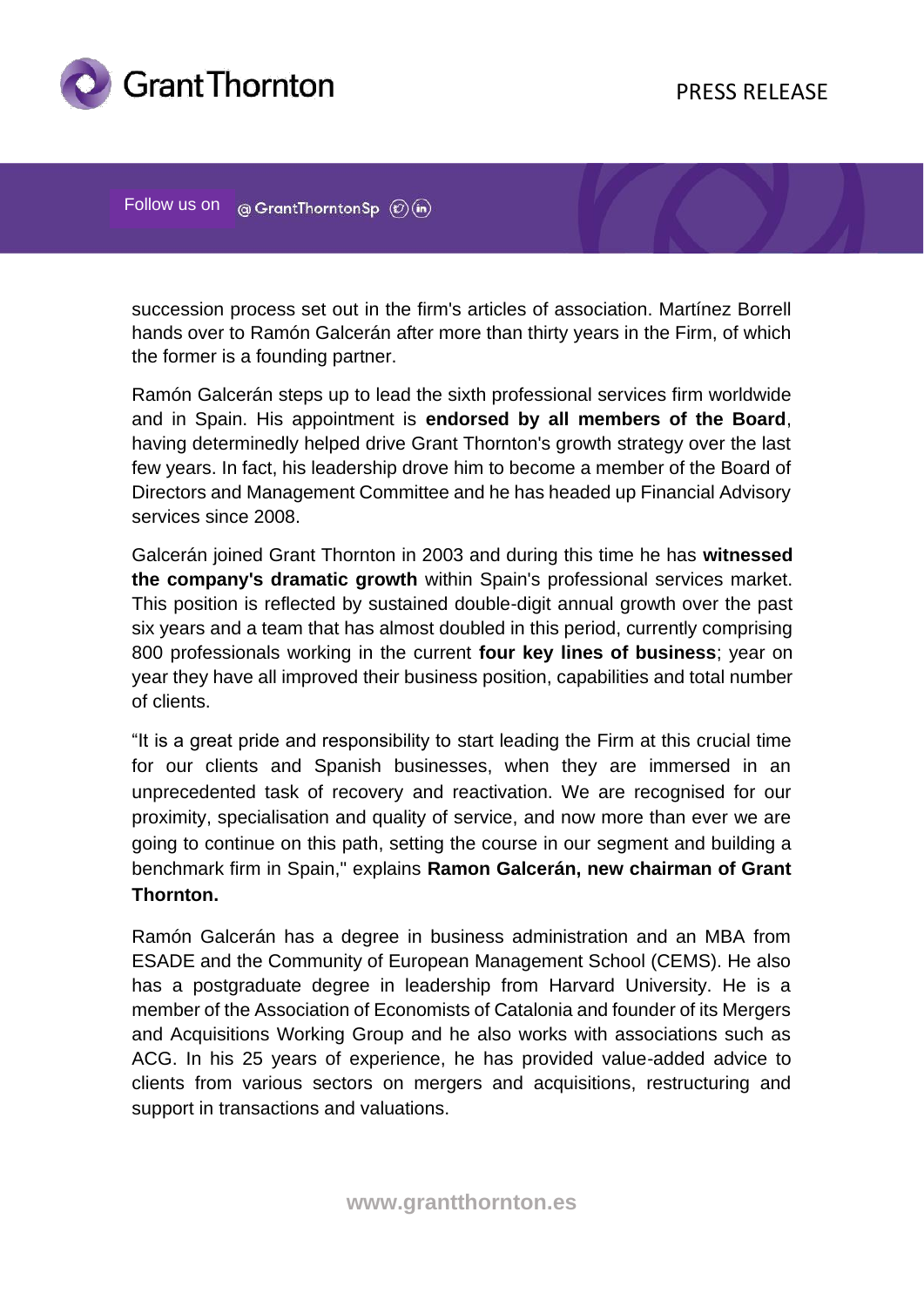

Follow us on @ GrantThorntonSp  $\circledR$  (n)

Under the new chairman, Grant Thornton **will grow and strengthen its most valued and recognised service features**: its customer experience based on the proximity of partners and teams and an in-depth understanding of its clients' businesses; highly specialised and experienced professionals and an innovative vision, committed to the latest technologies that are key to Spanish companies.

The current chairman, **Alejandro Martínez Borrell**, passes the baton to Ramón having worked for over thirty years in the Firm, marking the departure of the final founding partner. "Ramón is kicking off a new stage of management with a generation of partners who know the Firm, its clients and markets very well, and who will preserve and, if possible, improve all the values that have made us strong over the last three decades, taking on new challenges along the way", he comments.

Grant Thornton Spain belongs to the Grant Thornton International network, with more than 56,000 professionals in over 140 countries worldwide. Alongside the clients, Galcerán will ensure that the professionals currently working for the Firm have a truly differential experience, with a commitment to team leadership and professional growth. Lastly, the new chairman will continue to promote the Grant Thornton brand in Spain as well as a committed and responsible attitude to the environment in which the Firm operates and on which it has an impact, paying special attention to values such as business sustainability, market transparency, business diversity and constant innovation.

#### **About Grant Thornton**

Grant Thornton is a professional services firm providing audit, consultancy and tax, legal and financial advisory services. It belongs to one of the leading professional service organisations worldwide, Grant Thornton International, with 56,000 people in over 140 countries. In Spain, its multidisciplinary team of over 800 professionals with business expertise and vision delivers services to more than 3,500 clients from 10 offices across the country: Madrid, Barcelona, Bilbao, Castellón, Málaga, Murcia, Pamplona, Valencia, Vigo and Zaragoza.

**www.grantthornton.es**